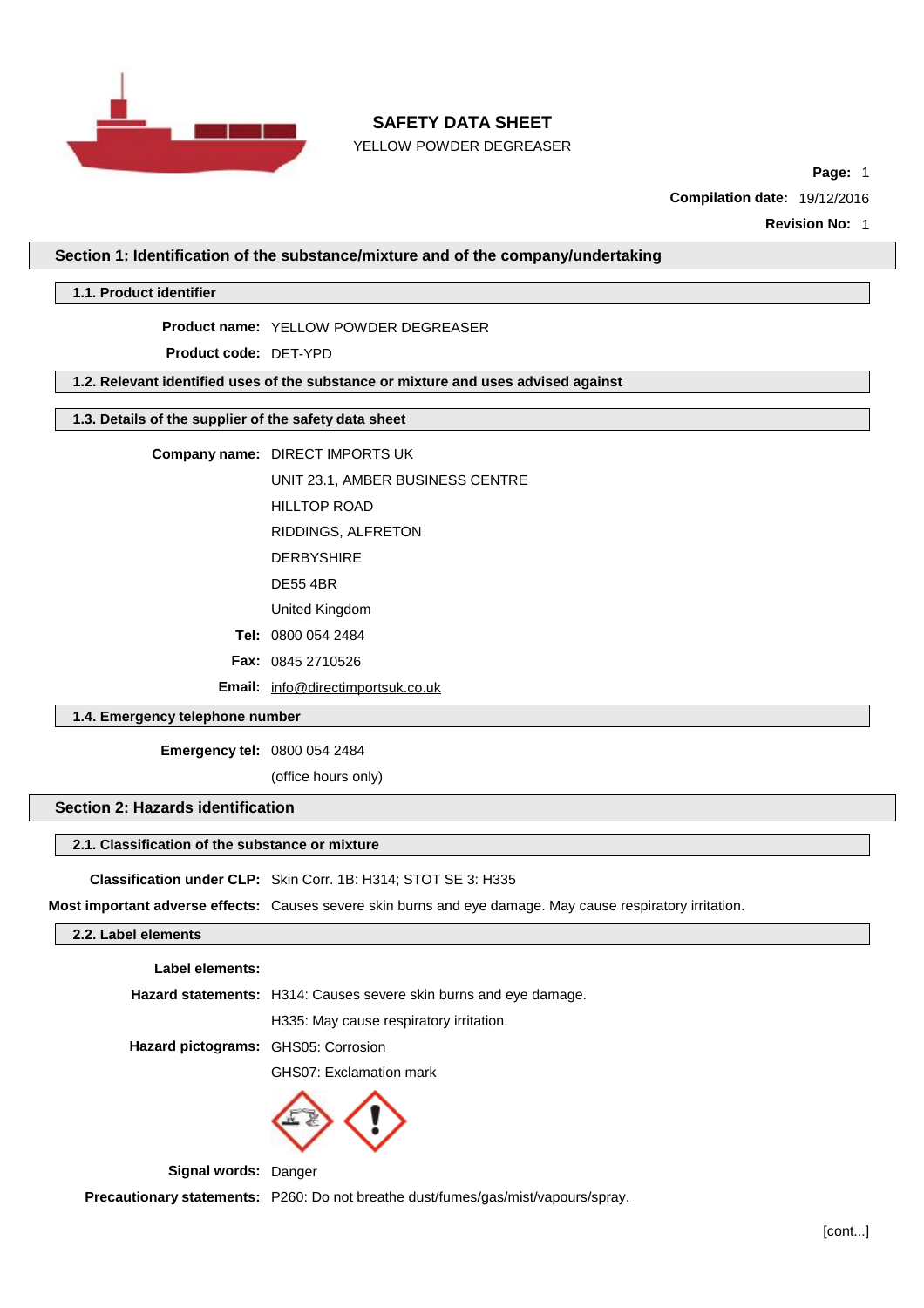# YELLOW POWDER DEGREASER

**Page:** 2

P280: Wear protective gloves/protective clothing/eye protection/face protection. P301+330+331: IF SWALLOWED: rinse mouth. Do NOT induce vomiting. P303+361+353: IF ON SKIN (or hair): Take off immediately all contaminated clothing. Rinse skin with water/shower. P304+340: IF INHALED: Remove person to fresh air and keep comfortable for breathing. P305+351+338: IF IN EYES: Rinse cautiously with water for several minutes. Remove contact lenses, if present and easy to do. Continue rinsing.

# **2.3. Other hazards**

**PBT:** This product is not identified as a PBT/vPvB substance.

### **Section 3: Composition/information on ingredients**

### **3.2. Mixtures**

#### **Hazardous ingredients:**

#### SODIUM CARBONATE

| <b>EINECS</b>              | CAS      | PBT/WEL | <b>CLP Classification</b> | Percent |
|----------------------------|----------|---------|---------------------------|---------|
| 207-838-8                  | 497-19-8 |         | Eye Irrit. 2: H319        | 30-50%  |
| <b>TRISODIUM PHOSPHATE</b> |          |         |                           |         |

|                              | 7601-54-9 |  | Skin Irrit. 2: H315; Eye Irrit. 2: H319;<br>STOT SE 3: H335 | 10-30% |
|------------------------------|-----------|--|-------------------------------------------------------------|--------|
| <b>DISODIUM METASILICATE</b> |           |  |                                                             |        |

| 229-912-9 | 6834-92-0 | Skin Corr. 1B: H314; STOT SE 3: H335 | 10-30% |
|-----------|-----------|--------------------------------------|--------|

## **Section 4: First aid measures**

# **4.1. Description of first aid measures**

| Skin contact: Remove all contaminated clothes and footwear immediately unless stuck to skin.               |
|------------------------------------------------------------------------------------------------------------|
| Drench the affected skin with running water for 10 minutes or longer if substance is still                 |
| on skin. Transfer to hospital if there are burns or symptoms of poisoning.                                 |
| Eye contact: Bathe the eye with running water for 15 minutes. Transfer to hospital for specialist          |
| examination.                                                                                               |
| <b>Ingestion:</b> Wash out mouth with water. Do not induce vomiting. Give 1 cup of water to drink every 10 |
| minutes. If unconscious, check for breathing and apply artificial respiration if necessary.                |
| If unconscious and breathing is OK, place in the recovery position. Transfer to hospital                   |
| as soon as possible.                                                                                       |
| <b>Inhalation:</b> Remove casualty from exposure ensuring one's own safety whilst doing so. If             |
| unconscious and breathing is OK, place in the recovery position. If conscious, ensure                      |
| the casualty sits or lies down. If breathing becomes bubbly, have the casualty sit and                     |

provide oxygen if available. Transfer to hospital as soon as possible.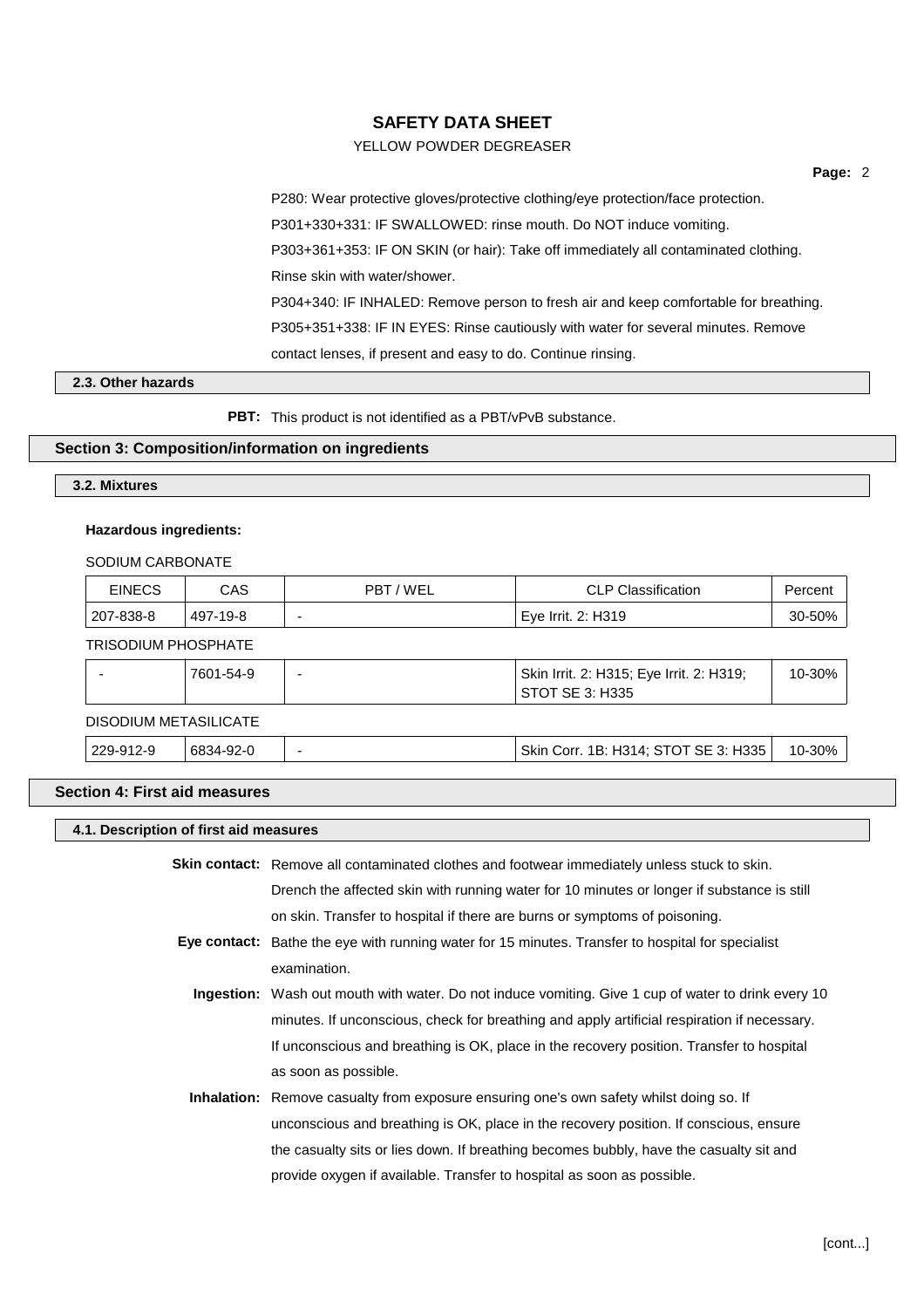## YELLOW POWDER DEGREASER

#### **4.2. Most important symptoms and effects, both acute and delayed**

**Skin contact:** Blistering may occur. Progressive ulceration will occur if treatment is not immediate.

**Eye contact:** Corneal burns may occur. May cause permanent damage.

**Ingestion:** Corrosive burns may appear around the lips. Blood may be vomited. There may be bleeding from the mouth or nose.

**Inhalation:** There may be shortness of breath with a burning sensation in the throat. Exposure may cause coughing or wheezing.

**Delayed / immediate effects:** Immediate effects can be expected after short-term exposure.

### **4.3. Indication of any immediate medical attention and special treatment needed**

**Immediate / special treatment:** Eye bathing equipment should be available on the premises.

### **Section 5: Fire-fighting measures**

### **5.1. Extinguishing media**

**Extinguishing media:** Suitable extinguishing media for the surrounding fire should be used. Use water spray

to cool containers.

### **5.2. Special hazards arising from the substance or mixture**

**Exposure hazards:** Corrosive. In combustion emits toxic fumes.

### **5.3. Advice for fire-fighters**

**Advice for fire-fighters:** Wear self-contained breathing apparatus. Wear protective clothing to prevent contact

with skin and eyes.

### **Section 6: Accidental release measures**

#### **6.1. Personal precautions, protective equipment and emergency procedures**

**Personal precautions:** Notify the police and fire brigade immediately. If outside keep bystanders upwind and away from danger point. Mark out the contaminated area with signs and prevent access to unauthorised personnel. Do not attempt to take action without suitable protective clothing - see section 8 of SDS. Turn leaking containers leak-side up to prevent the escape of liquid.

#### **6.2. Environmental precautions**

**Environmental precautions:** Do not discharge into drains or rivers. Contain the spillage using bunding.

# **6.3. Methods and material for containment and cleaning up**

**Clean-up procedures:** Clean-up should be dealt with only by qualified personnel familiar with the specific substance. Absorb into dry earth or sand. Transfer to a closable, labelled salvage container for disposal by an appropriate method.

#### **6.4. Reference to other sections**

**Reference to other sections:** Refer to section 8 of SDS.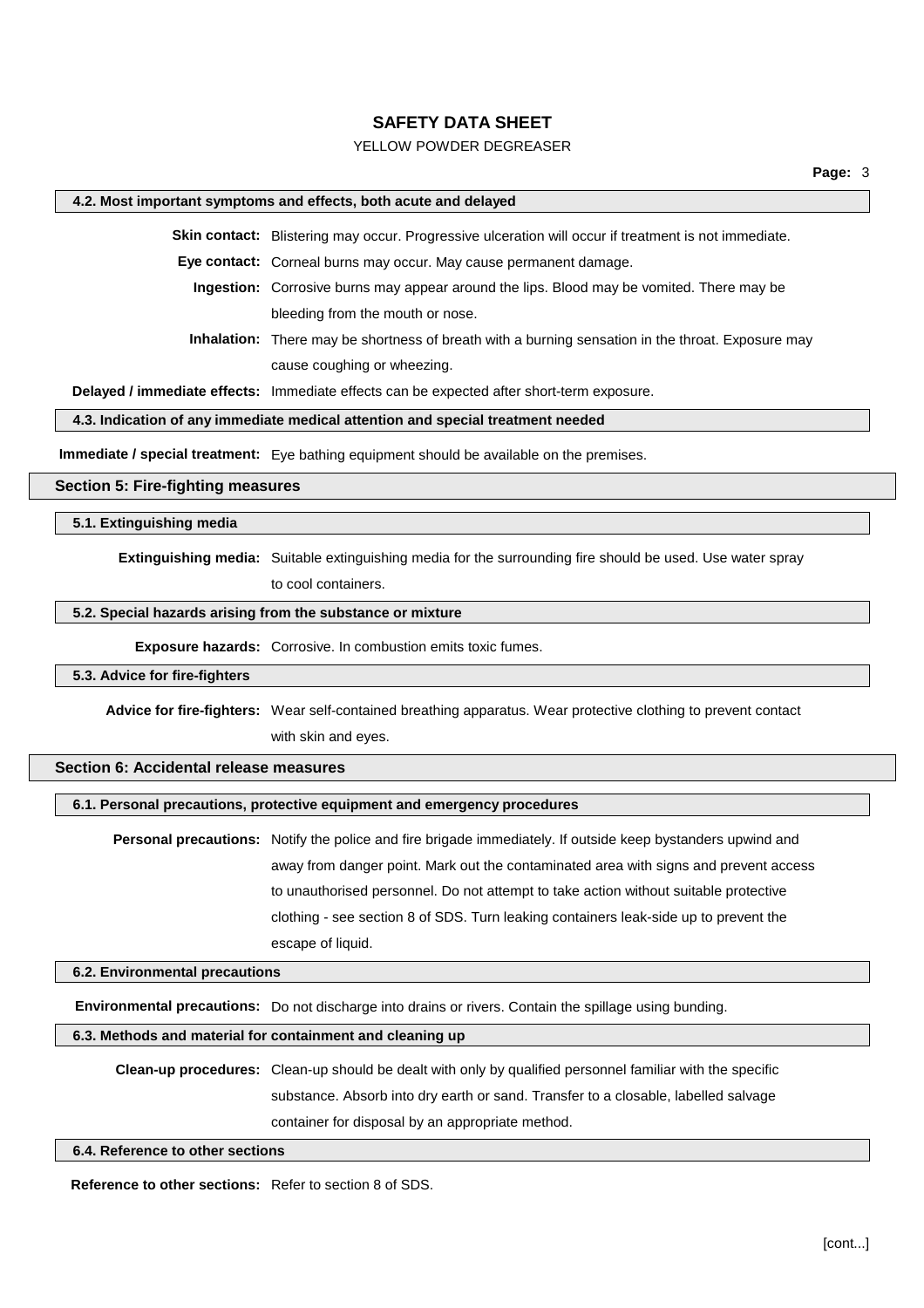# YELLOW POWDER DEGREASER

# **Section 7: Handling and storage**

# **7.1. Precautions for safe handling**

**Handling requirements:** Avoid direct contact with the substance. Ensure there is sufficient ventilation of the area.

Do not handle in a confined space. Avoid the formation or spread of mists in the air.

### **7.2. Conditions for safe storage, including any incompatibilities**

**Storage conditions:** Store in a cool, well ventilated area. Keep container tightly closed.

### **7.3. Specific end use(s)**

**Specific end use(s):** No data available.

# **Section 8: Exposure controls/personal protection**

**8.1. Control parameters**

**Workplace exposure limits:** No data available.

**DNEL/PNEC Values**

### **Hazardous ingredients:**

#### **TRISODIUM PHOSPHATE**

| Type        | Exposure               | Value   | Population | Effect   |
|-------------|------------------------|---------|------------|----------|
| <b>DNEL</b> | Inhalation (Long-Term) | 3.04    | Consumers  | Systemic |
| <b>DNEL</b> | Inhalation (Long-Term) | 4.07    | Workers    | Systemic |
| <b>PNEC</b> | Fresh water            | 0.05    | -          |          |
| <b>PNEC</b> | Intermittent release   | 0.5     | -          |          |
| <b>PNEC</b> | Marine water           | 0.005   |            |          |
| <b>PNEC</b> | <b>STP</b>             | 50 mg/l | -          |          |

#### **8.2. Exposure controls**

**Engineering measures:** Ensure there is sufficient ventilation of the area.

**Respiratory protection:** Self-contained breathing apparatus must be available in case of emergency.

**Hand protection:** Impermeable gloves.

**Eye protection:** Tightly fitting safety goggles. Ensure eye bath is to hand.

**Skin protection:** Impermeable protective clothing.

# **Section 9: Physical and chemical properties**

#### **9.1. Information on basic physical and chemical properties**

**State:** Granular Powder

**Colour:** Yellow

**Odour:** None - Water Soluble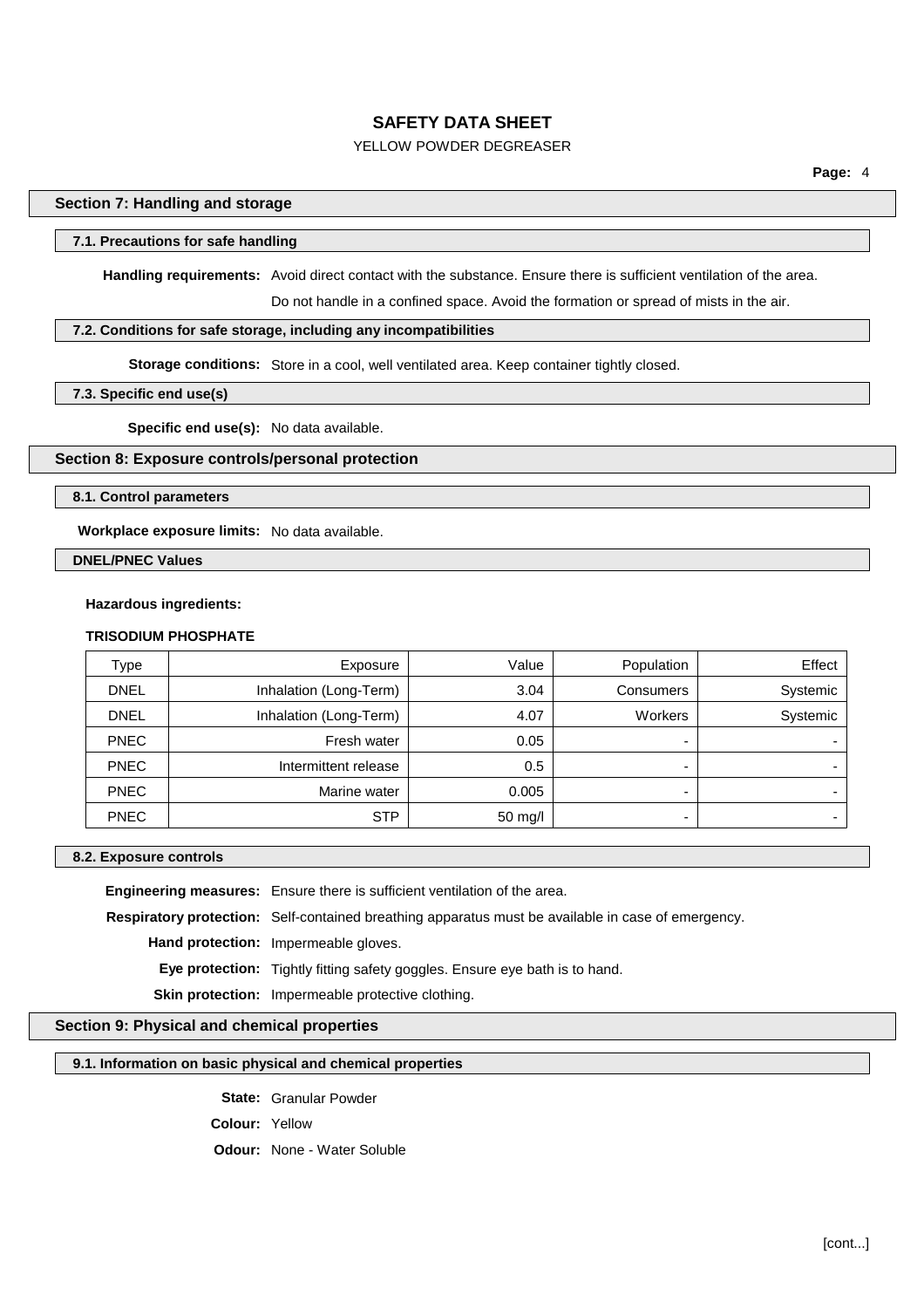# YELLOW POWDER DEGREASER

### **9.2. Other information**

**Other information:** No data available.

# **Section 10: Stability and reactivity**

#### **10.1. Reactivity**

**Reactivity:** Stable under recommended transport or storage conditions.

**10.2. Chemical stability**

**Chemical stability:** Stable under normal conditions.

#### **10.3. Possibility of hazardous reactions**

**Hazardous reactions:** Hazardous reactions will not occur under normal transport or storage conditions.

Decomposition may occur on exposure to conditions or materials listed below.

# **10.4. Conditions to avoid**

**Conditions to avoid:** Heat.

# **10.5. Incompatible materials**

**Materials to avoid:** Strong oxidising agents. Strong acids.

# **10.6. Hazardous decomposition products**

**Haz. decomp. products:** In combustion emits toxic fumes.

### **Section 11: Toxicological information**

### **11.1. Information on toxicological effects**

### **Hazardous ingredients:**

### **SODIUM CARBONATE**

| ' ORL      | <b>MUS</b> | LD50 | 6600 | $\lfloor$ mg/kg |
|------------|------------|------|------|-----------------|
| ' ORL      | RAT        | LD50 | 4090 | $\lfloor$ mg/kg |
| <b>SCU</b> | <b>MUS</b> | LD50 | 2210 | mg/kg           |

#### **TRISODIUM PHOSPHATE**

| <b>DERMAL</b> | <b>RBT</b> | LD50 | >2000 | mg/kg |
|---------------|------------|------|-------|-------|
| ' ORAL        | RAT        | LD50 | >2000 | mg/kg |

### **DISODIUM METASILICATE**

| ORL | <b>MUS</b> | LD50 | 770  | mg/kg |
|-----|------------|------|------|-------|
| ORL | <b>RAT</b> | LD50 | 1153 | mg/kg |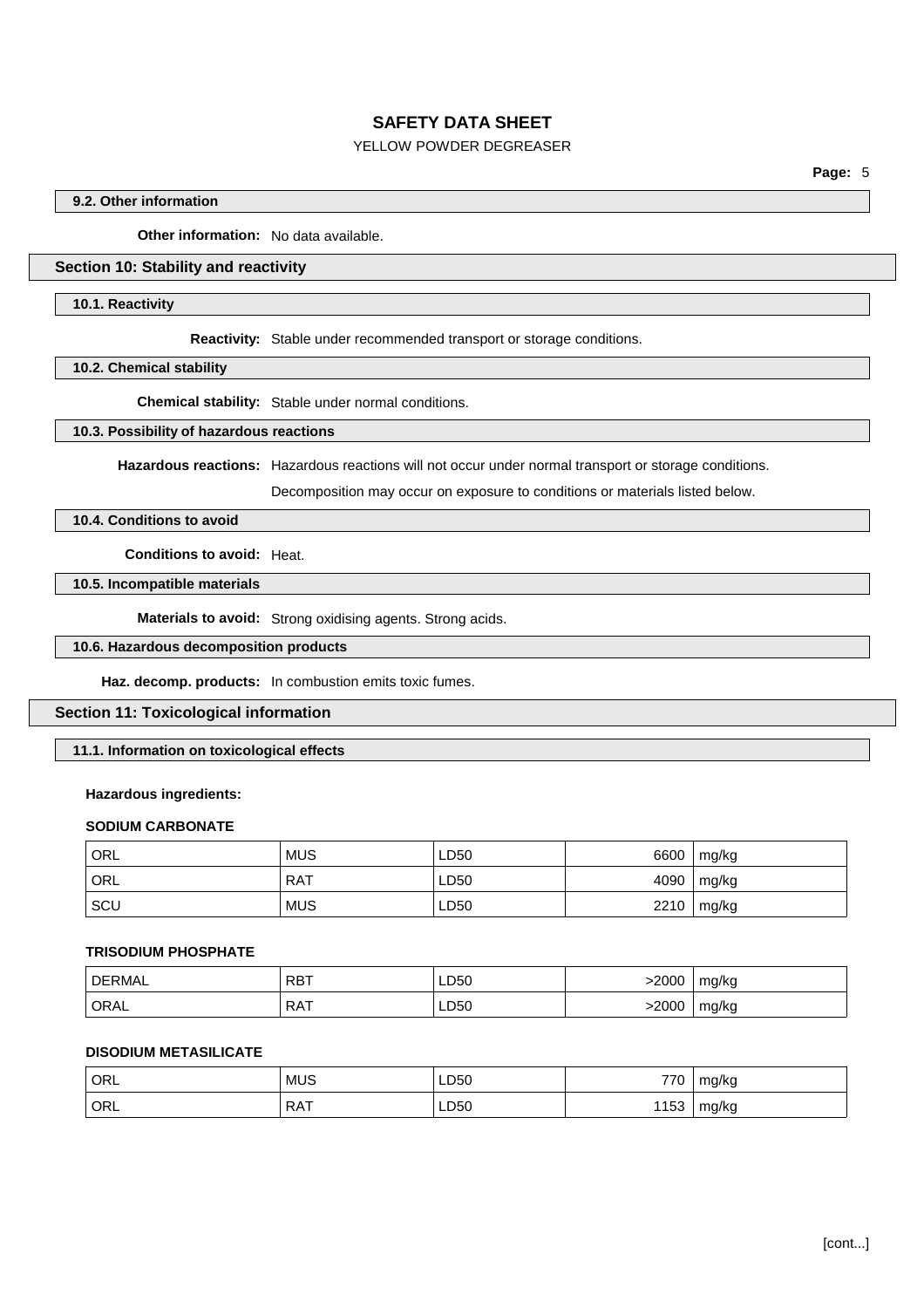# YELLOW POWDER DEGREASER

**Page:** 6

#### **Relevant hazards for product:**

| Hazard                        | Route      | Basis                        |
|-------------------------------|------------|------------------------------|
| Skin corrosion/irritation     | DRM        | Hazardous: calculated        |
| Serious eye damage/irritation | OPT        | <b>Hazardous: calculated</b> |
| STOT-single exposure          | <b>INH</b> | Hazardous: calculated        |

#### **Symptoms / routes of exposure**

**Skin contact:** Blistering may occur. Progressive ulceration will occur if treatment is not immediate.

**Eye contact:** Corneal burns may occur. May cause permanent damage.

**Ingestion:** Corrosive burns may appear around the lips. Blood may be vomited. There may be bleeding from the mouth or nose.

**Inhalation:** There may be shortness of breath with a burning sensation in the throat. Exposure may cause coughing or wheezing.

**Delayed / immediate effects:** Immediate effects can be expected after short-term exposure.

### **Section 12: Ecological information**

# **12.1. Toxicity**

**Hazardous ingredients:**

#### **TRISODIUM PHOSPHATE**

| <b>Activated Sludge</b>             | 48H EC50 | >1000 | mg/l   |
|-------------------------------------|----------|-------|--------|
| Daphnia magna                       | 48H EC50 | >100  | , mg/l |
| RAINBOW TROUT (Oncorhynchus mykiss) | 96H LC50 | >100  | mq/l   |

**12.2. Persistence and degradability**

#### **Persistence and degradability:** Biodegradable.

**12.3. Bioaccumulative potential**

**Bioaccumulative potential:** No bioaccumulation potential.

**12.4. Mobility in soil**

**Mobility:** Readily absorbed into soil.

# **12.5. Results of PBT and vPvB assessment**

**PBT identification:** This product is not identified as a PBT/vPvB substance.

**12.6. Other adverse effects**

**Other adverse effects:** Negligible ecotoxicity.

### **Section 13: Disposal considerations**

**13.1. Waste treatment methods**

**Disposal operations:** Transfer to a suitable container and arrange for collection by specialised disposal